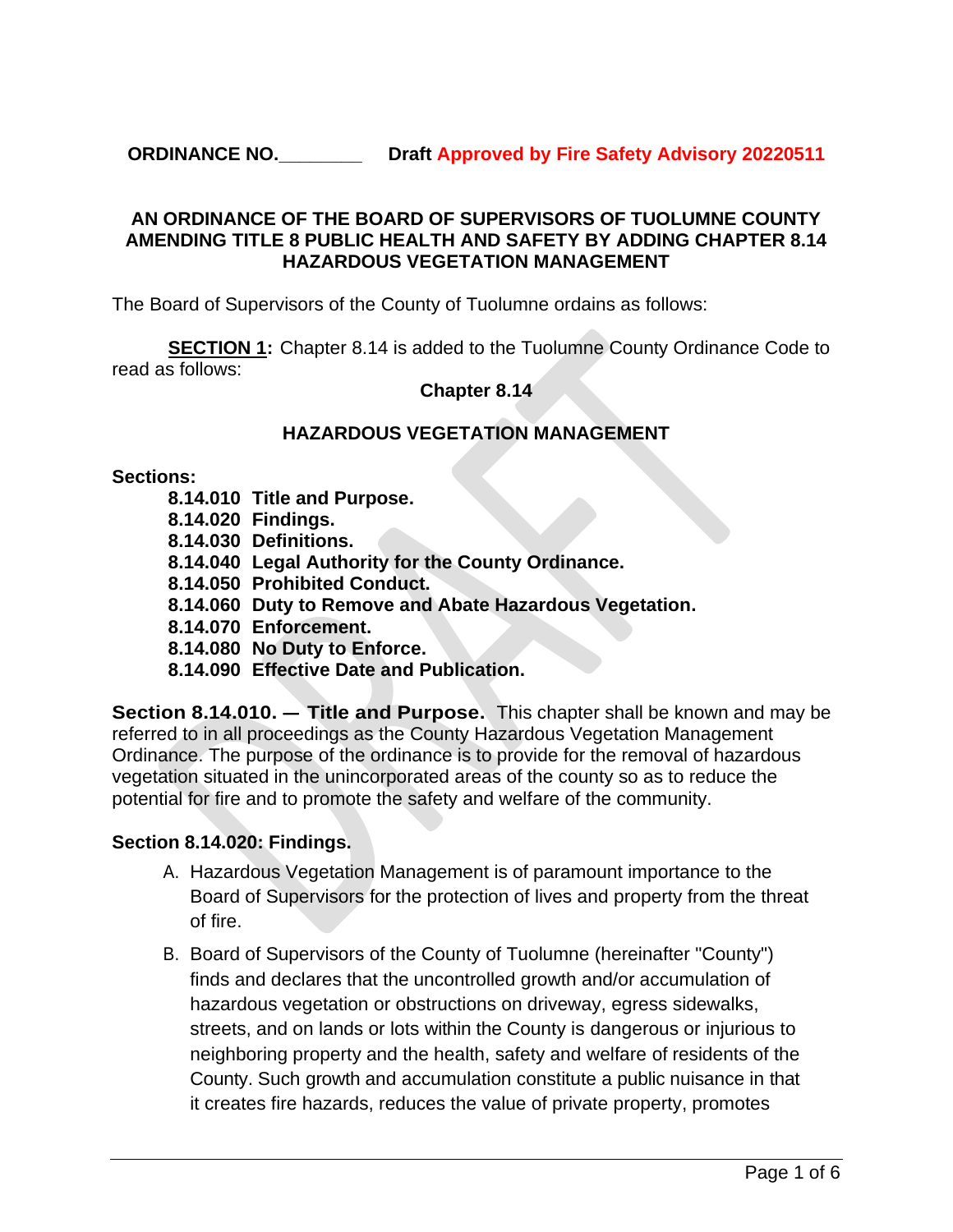blight and deterioration, constitutes a nuisance and creates a hazard to the health, safety and general welfare of the public.

- C. It is the intent of the County that this Ordinance shall apply to the abatement of the growth and/or accumulation of hazardous vegetation on all parcels within the County and to the maintenance of those parcels to prevent regrowth of hazardous vegetation;
- D. The County is located in a wildland urban interface fire area in which many of the native and non-native plant species within the jurisdictional boundaries of the County are highly flammable during dry periods and have contributed to significant wildfires resulting in catastrophic fire losses to life, property and the environment.

# **Section 8.14.030: Definitions.**

- 1. **Adjacent** to means adjoining or having a common boundary.
- 2. **Accumulation Hazardous Vegetation** means hazardous vegetation that is left in such a manner to create a fire hazard.
- 3. **Building** means any structure having a roof supported by columns or walls, used or intended to be used for the shelter of or enclosure of persons, animals or property.
- 4. **Defensible Space** means the area within the perimeter of a parcel where basic wildland fire prevention practices and measures are implemented and maintained, including but not limited to removing brush, flammable vegetation, or combustible growth that is located from 0 feet to 100 feet from a building or structure measured from the eaves, porches, decks and balconies to the property line, to provide the key point of defense from an approaching wildfire or an escaping structure fire.
- 5. **Dwelling** means any building or portion thereof designed or used as the residence of one or more persons.
- 6. **Enforcement Officials** means the Tuolumne County Fire Chief or their designee.
- 7. **Fire Hazard** means any condition, arrangement, or act which increases the hazard or menace of fire to a greater degree than customarily recognized as normal by persons in the public service of preventing, suppressing or extinguishing fire; or which may obstruct, delay, or hinder, or may become the cause of obstruction, delay or hindrance to the prevention, suppression, or extinguishment of fire.
- 8. **Hazardous Vegetation** means any vegetation that is flammable and endangers the public safety by creating a fire hazard including but not limited to seasonal and recurrent weeds, stubble, brush, dry leaves, needles, tumbleweeds, and under growth vegetation. Hazardous vegetation also includes live or dead vegetation that allows a fire to climb up from the landscape or the forest floor into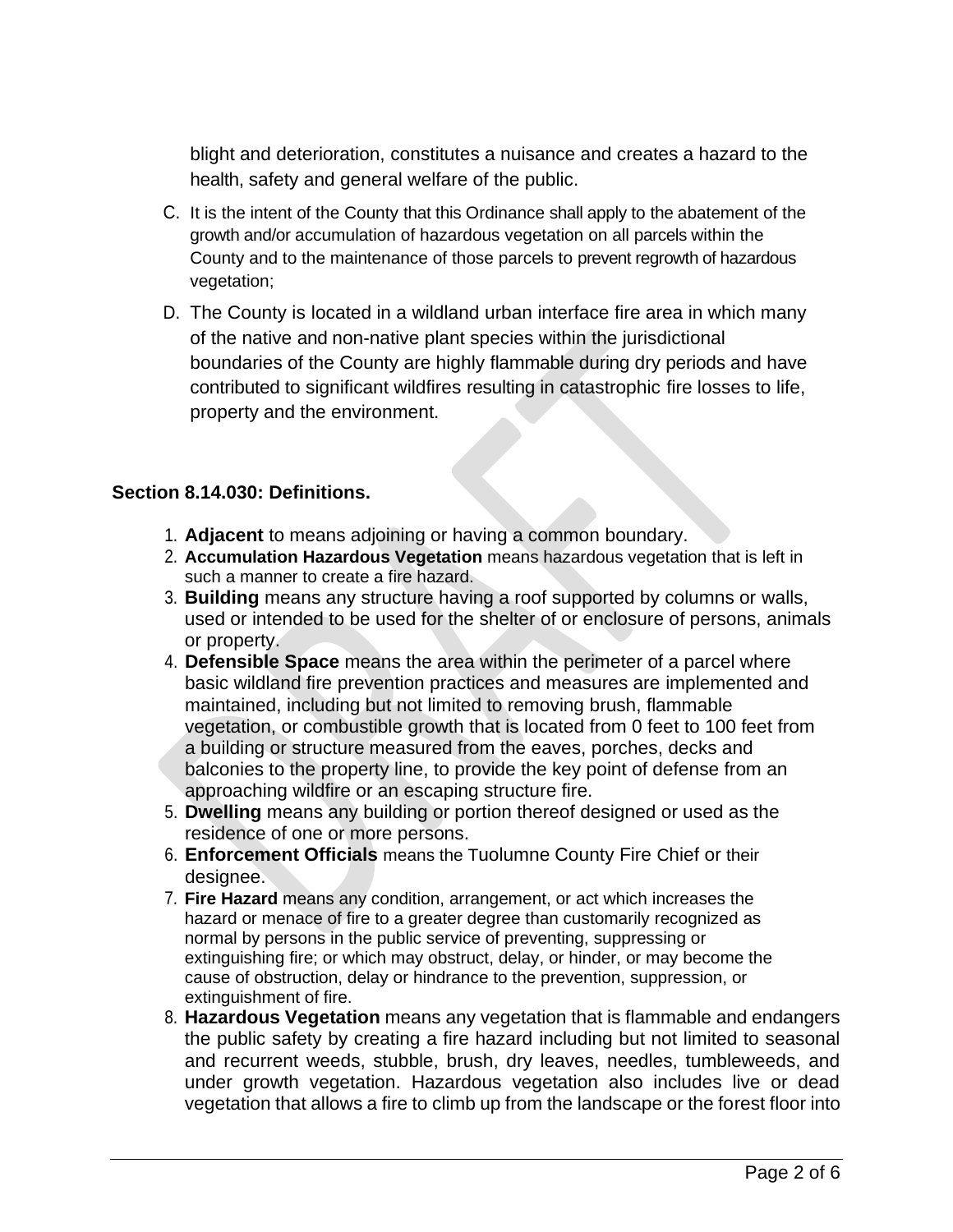the tree canopy, and otherwise referred to as "ladder fuels".

- 9. **Ladder fuels** are those combustible materials (both live and dead) that provide a path for a surface fire to climb up into the crowns of shrubs or trees. Standing dead trees with many limbs near the ground are an example of ladder fuels.
- 10. **Parcel** means a lot, unit or tract of private real property created by a division of land which is legally separate from any adjacent property.
- 11. **Reduced Fuel Zone** means the area within 30-100 feet of all buildings, structures or dwellings, or to the property line, wherein the arrangement of trees, shrubs and other fuel sources is done in such a way that makes it difficult for fire to transfer from one fuel source to another. It does not mean cutting down all trees and shrubs or creating a bare ring of earth across the property. Fuel reduction shall not require the removal of crops, productive vineyards or orchards, or marketable timber; but it may impose mowing or livestock presence on grasslands, or fire-safe management of crops and forests.
- 12. **Owner** shall mean the owner of a parcel subject to this Chapter, as disclosed in the records of the County Tax Assessor at the time an Opportunity to Correct is given or the Notice and Order is served.
- 13. **Responsible person** shall mean either of the following: 1. Any individual or legal entity who is the owner, tenant, co-tenant, lessee, sublessee, occupant or other person with any right to possession of the real property, owner or authorized agent of any business, company or entity, or the parent or the legal guardian of any person under the age of eighteen (18) years, who causes, permits or maintains a violation of this Code, its adopted codes or applicable State codes. 2. Any individual, legal entity or the parent or the legal guardian of any person under the age of eighteen (18) years, who causes, permits or maintains a violation of this Code, its adopted codes or applicable State codes.
- 14.**Structure** means that which is built or constructed, an edifice or building of any kind, or any piece of work artificially built up or composed of parts joined together in some definite manner and created primarily for purposes other than sheltering human activity.

**Section 8.14.040: Legal Authority for the County Ordinance.** The County has the legal authority to adopt the provisions contained in this Ordinance as specified below:

- A. The California Health and Safety Code, Division 12, Parts 5-6, Sections 14875-14931, which provides that an accumulation of weeds, grasses, hazardous vegetation and other combustible material may be declared a public nuisance, and provides guidelines for enforcement and abatement by the County of such nuisance as fire hazards, and payment of such abatement costs incurred by the County to remove such hazardous vegetation and combustible material. This Code also provides for penalties for violations of this Ordinance by property owners.
- B. The California Fire Code Title 24, Part 9, Chapter 3, Section 304.1 prohibits combustible waste material creating a fire hazard on vacant lots or open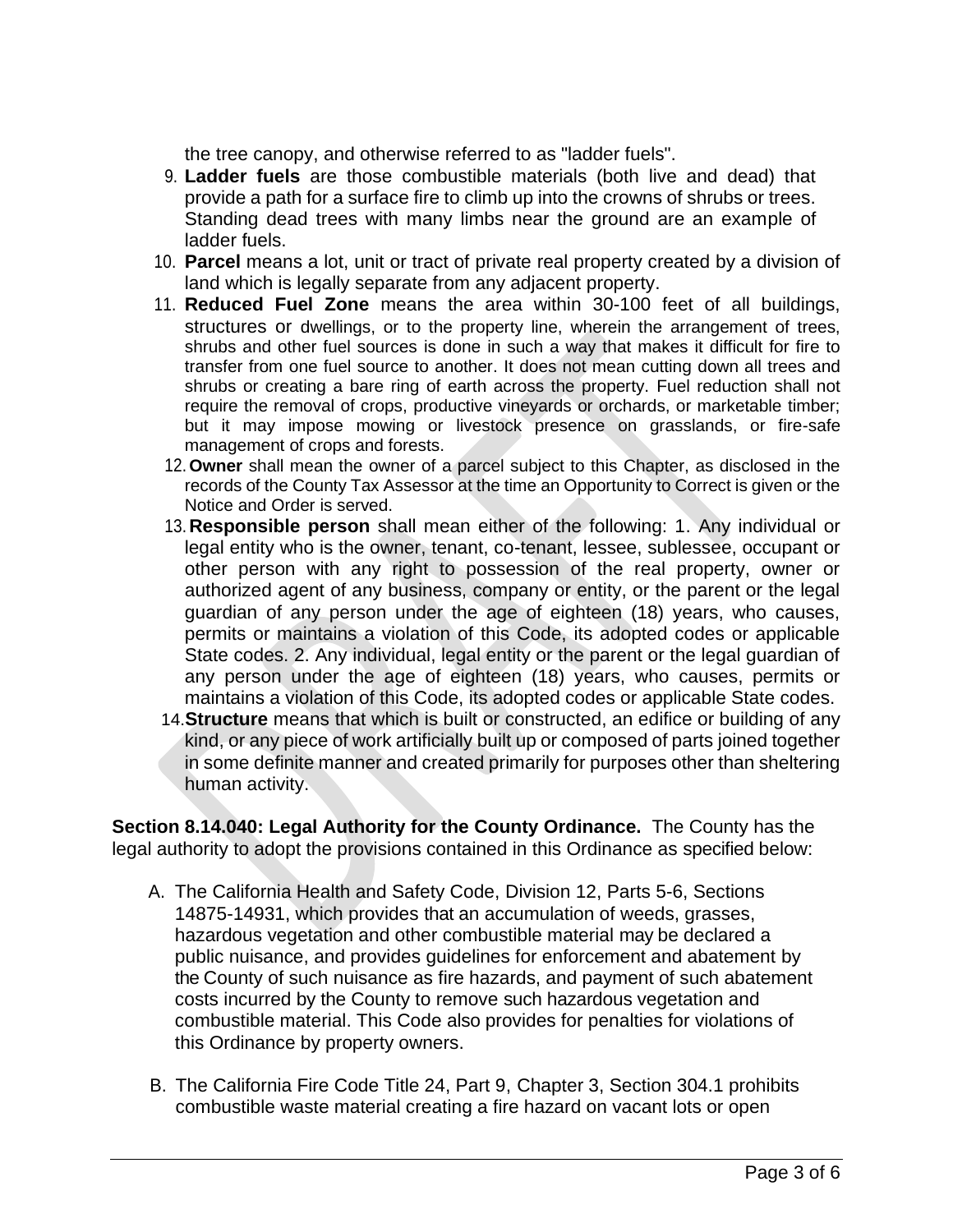space, which California Fire Code has been adopted by the County.

- C. The California Code of Regulations Code, 14 C.C.R., Sections 1270.01- 1276.03.
- D. The California Public Resources Code Section 4291 which requires a person or entity that owns, leases, controls, operates, or maintains a building or structure in, upon, or adjoining a mountainous area, forest-covered lands, brush-covered lands, grass covered lands, or land that is covered with flammable material, to maintain defensible space of 100 feet from each side and from the front and rear of the structure, and which provides for required fuel modification so as to ensure that a wildfire burning under average weather conditions would be unlikely to ignite the structure on the property.
- E. Government Code Section 25845 and 25845.5 which provide that the Board of Supervisors may establish procedures for the abatement of a nuisance and regarding enforcement mechanisms available for the County to ensure that the costs incurred by the County in abating the nuisance consisting of accumulation of weeds, grasses, hazardous vegetation and other combustible materials are recovered from the property owner who fails to abate such nuisance after notice from the County to do so.

**Section 8.14.050: Prohibited Conduct.** Any person shall not allow or permit the accumulation of hazardous vegetation on that person's property or on any other property so as to constitute a fire hazard in violation of California Public Resources Code, Section 4291, which requires one-hundred (100) feet of defensible space around all dwellings and buildings.

# **Section 8.14.060: Duty to Remove and Abate Hazardous Vegetation.**

- A. It shall be the duty of every owner and/or responsible person of any parcel which is located within the unincorporated areas of the County to remove, or abate, all hazardous vegetation which constitutes a fire hazard and which may endanger or damage neighboring property as defined in this ordinance. The following shall be maintained: Thirty (30) feet of Reduced Fuel Zone clearance along that portion of the property line that borders or is adjacent to a habitable or occupied dwelling or building if that dwelling or building is within 100' of the property line.
- B. It shall be the duty of every owner and/or responsible person of any parcel within the unincorporated areas of the County to remove all hazardous vegetation from driveways, roadways and road easements in accordance with the procedures and methods prescribed in this Ordinance and by the enforcement official. The following shall be maintained:
	- 1. Fifteen (15) feet of overhead clearance from the road surface; and
	- 2. Ten (10) feet Reduced Fuel Zone from roadway edge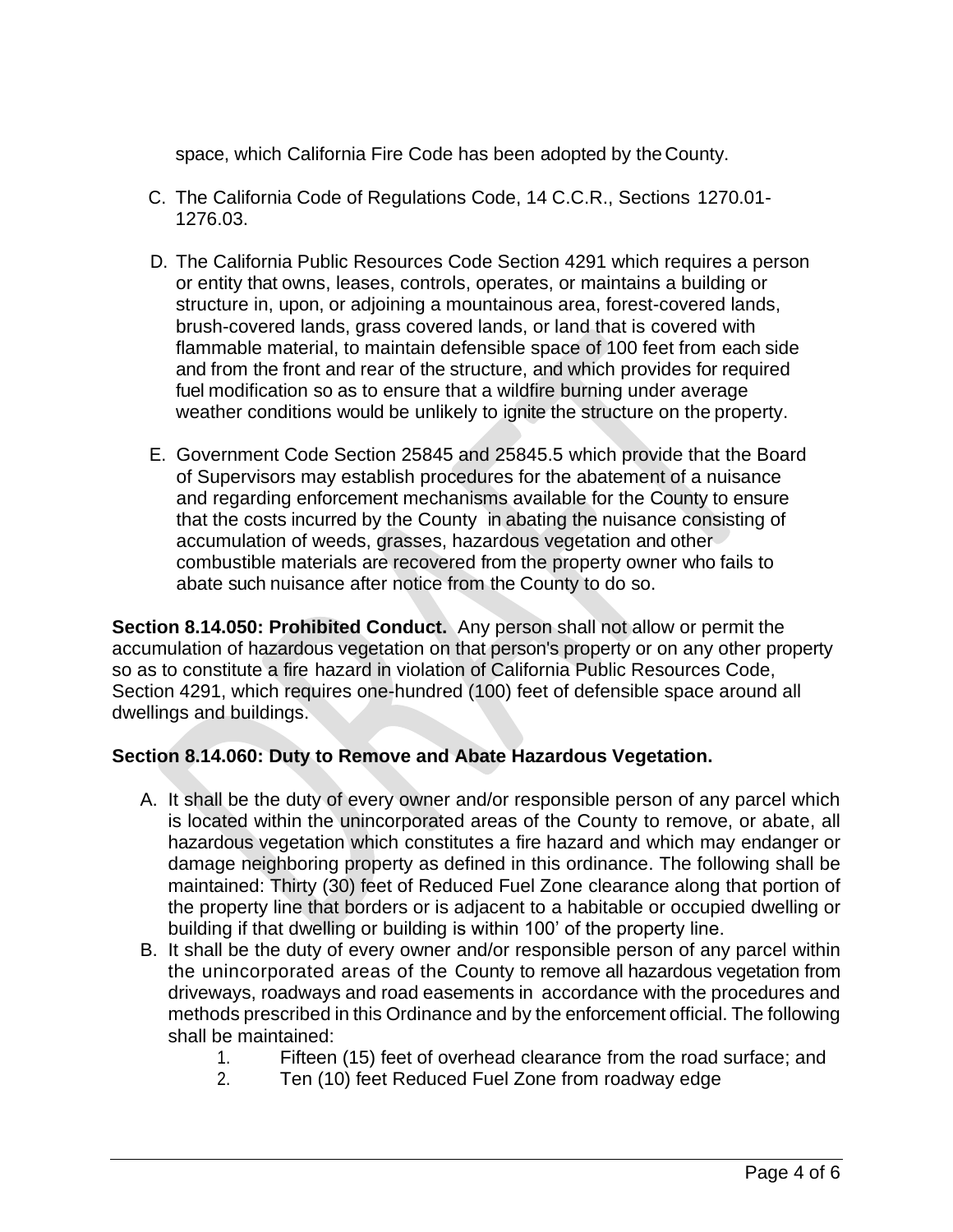- C. Parcels with a current Williamson Act contract and an approved agricultural plan (as defined by Resolution #106-04) on file that are single parcels or contiguous lots, where slope, fuel model, and/or topography make fuel reduction difficult, may, in lieu of compliance with the provisions of this Ordinance, create a reduced fuel plan approved by the Tuolumne County Fire Chief or designee, which, in his or her discretion, meets the intent of this Ordinance.
- D. Fuel reduction shall not require the removal of crops, productive vineyards or orchards, or marketable timber; but it may impose mowing or livestock presence on grasslands, or fire-safe management of crops and forests.
- E. This ordinance creates minimum rules for Hazardous vegetation management in the unincorporated areas of the County. Any legal entity, if it wishes, can adopt Hazardous vegetation management regulations that provide for rules that are more restrictive than the County's.

**Section 8.14.070: Enforcement.** The enforcement official shall have authority to enforce this chapter and issue citations for violations. This Chapter shall be enforced as provided for in Chapter 1.10 of this Code. Violations of this Chapter are considered violations impacting health and safety and are not subject to the statute of limitations set forth in Chapter 1.10.120A. The provisions of this Chapter shall be enforced by the Fire Prevention Division of the Tuolumne County Fire Department.

**Section 8.14.080: No Duty to Enforce.** Nothing in this Chapter shall be construed as imposing on the County any duty to enforce the provisions of this Chapter, and the County shall not be held liable for failure to enforce this Chapter.

**Section 8.14.090 Effective Date and Publication.** Shall be from the date of approval.

**SECTION 2:** If any provision of the Ordinance or the application thereof to any person or circumstances is for any reason held invalid, such invalidity shall not affect other provisions or applications of the Ordinance which can be given effect without the invalid provisions or applications thereof, and to this end the provisions of this Ordinance are severable.

**SECTION 3:** This Ordinance shall take effect [SELECT CORRECT TIME FRAME: fifteen (15) days; thirty (30) days; immediately] [after/upon] its adoption. The Board Clerk of the Board of Supervisors is hereby authorized and directed to publish a summary of this ordinance in the Union Democrat, a newspaper of general circulation printed and published in the County of Tuolumne, State of California, prior to fifteen (15) days after its passage.

The foregoing ordinance introduced on the day of the contact and all  $\alpha$ , 20, and adopted at a regular meeting of the Board of Supervisors of the County of Tuolumne, State of California on this \_\_\_\_\_ day of \_\_\_\_\_\_\_\_\_\_, 20\_, by the following vote, to wit: